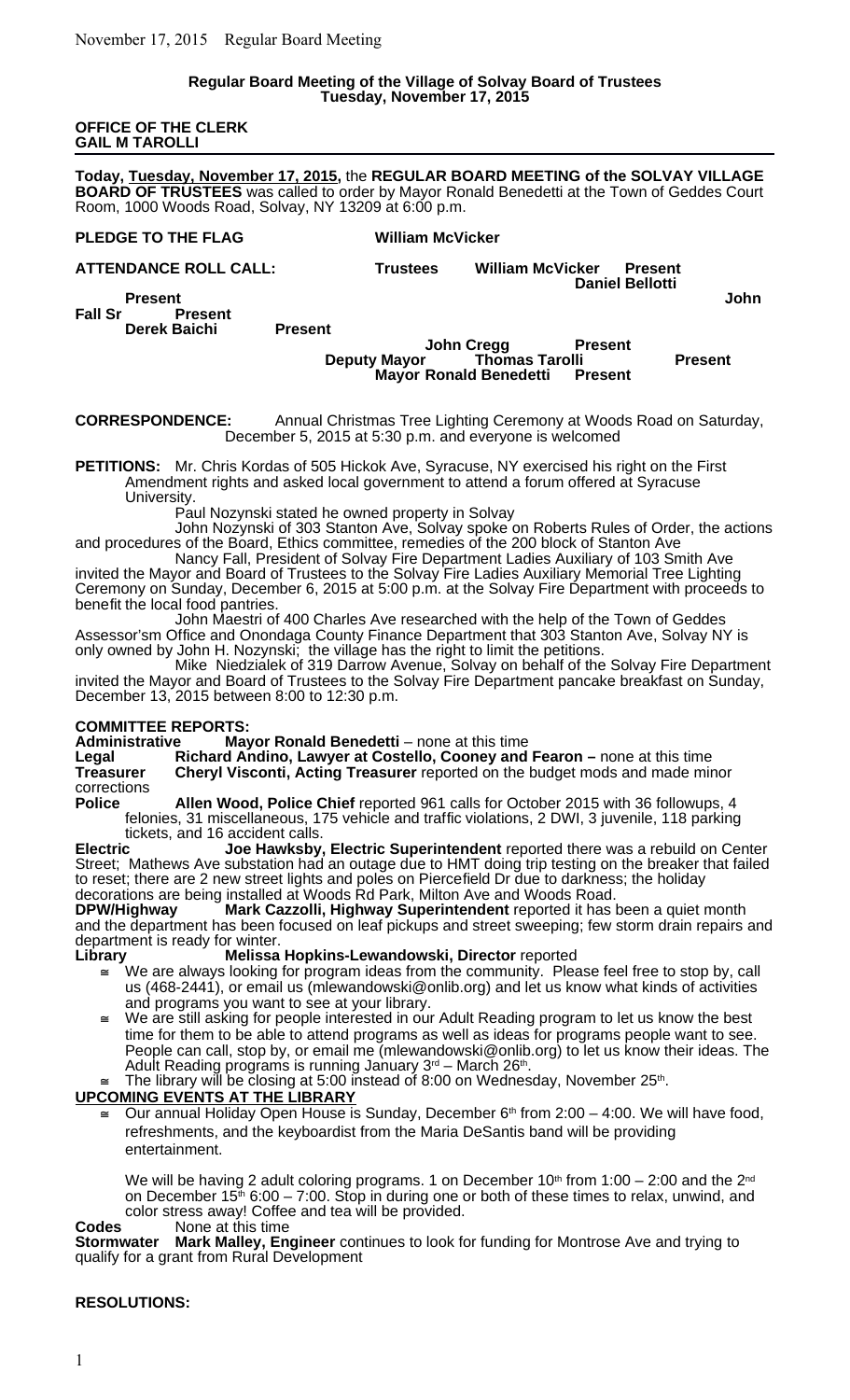1. Authorization from the Board of Trustees to approve the minutes from the October 27, 2015 and the

|                |              | Reading of the Minutes be herewith dispensed. |   |                       |
|----------------|--------------|-----------------------------------------------|---|-----------------------|
| <b>MOTION:</b> | John Fall Sr |                                               |   |                       |
| <b>SECOND:</b> | Derek Baichi |                                               |   |                       |
| AYES:          |              | <b>NAYES:</b>                                 | n | <b>MOTION CARRIED</b> |
|                |              |                                               |   |                       |

2. Authorization from the Board of Trustees to pay C&S Engineers \$9737.50 for services rendered from 10/1/15 TO 10/31/15.

| 10/1/15 TO 10/31/15.            |                                                                           |   |                                                                                       |  |
|---------------------------------|---------------------------------------------------------------------------|---|---------------------------------------------------------------------------------------|--|
|                                 |                                                                           |   | Invoice No. 0155450 – Project No. 114.201.012 – Youth Center E&SC ARRA Grant          |  |
|                                 |                                                                           |   | Invoice No. 0155451 - Project No. 11.4203.001 - Caroline Ave. Green Wall Grant        |  |
|                                 |                                                                           |   | Invoice No. 0155452 - Project No. 114.209.001 - Onondaga County "Save The Rain" Grant |  |
|                                 | Invoice No. 0155453 – Project No. 114.213.001 – I/I Reduction Grant       |   |                                                                                       |  |
|                                 | Invoice No. 0155454 – Project No. 114.214.001 – Senator DeFrancisco Grant |   |                                                                                       |  |
| The village will pay \$1947.50. |                                                                           |   |                                                                                       |  |
| <b>MOTION:</b> Daniel Bellotti  |                                                                           |   |                                                                                       |  |
| <b>SECOND:</b> Derek Baichi     |                                                                           |   |                                                                                       |  |
| AYES:                           | <b>NAYES:</b>                                                             | 0 | <b>MOTION CARRIED</b>                                                                 |  |
|                                 |                                                                           |   |                                                                                       |  |

3. Authorization from the Board of Trustees to pay Costello, Cooney & Fearon, PLLC \$11,095.25 for

services rendered for the month of October. (\$485.50 for Solvay Elec; \$831.25 for Northland Communications reimbursed by Northland; \$648.50 for Labor Elec; \$420 for Intellilfiber Networks' reimbursed by Intellifiber Networks; \$910 for PBA Interest Arbitration; \$7800 for General retainer charges. The village will pay \$8710.00 **MOTION: Derek Baichi SECOND: John Cregg AYES: 7 NAYES: 0 MOTION CARRIED**

4. Authorization from the Board of Trustees to approve the Budget Modifications:

### **Village of Solvay General Fund Schedule of Proposed Budget Modifications For Approval at the November 2015 Regular Board Meeting** as)<br>modified) **modified) Proposed Newly Modified Account Title Current Budget Budget Mod Budget Amount Revenue s** 410010 A Real Estate Taxes | 3,407,088 | | 16,840 | | 3,423,928 **Total** 3,407,088 | 3,403,928 **Expense s** 514102 A | Village Clerk - Equipment | 500 | | 14 | | 514  $514404 A \nvert$  Engineering - Other  $\vert$  45,838  $\vert$  15,326  $\vert$  61,640 5312.12<br>A A Police Other - Training 2,500 1,500 4,000 **Total** 148,838 16,840 66,154 **MOTION: Daniel Bellotti**

**SECOND: John Fall Sr AYES: 7 NAYES: 0 MOTION CARRIED**

5. Trustee Thomas Tarolli introduced proposed Local Law No. A-2015 to amend Chapter 165 (titled

"Zoning") of the Code of the Village of Solvay to add a new Section 38.1 (titled "Garage doors"), seconded by Trustee Derek Baichi:

**WHEREAS,** no other agency has the legal authority or jurisdiction to approve or directly undertake the enactment of a local law in the Village of Solvay.

**NOW, THEREFORE,** it is

**RESOLVED AND DETERMINED,** that there are no other involved agencies, this Board shall act as lead agency, the enactment of proposed Local Law A-2015 is an Unlisted Action and will have no adverse impact on the environment, in accordance with 6 NYCRR Part 617; and it is further

**RESOLVED,** that the Village Board shall conduct a public hearing as to the enactment of proposed Local law No. A-2015 at the Town of Geddes Town Hall, 1000 Woods Road, in the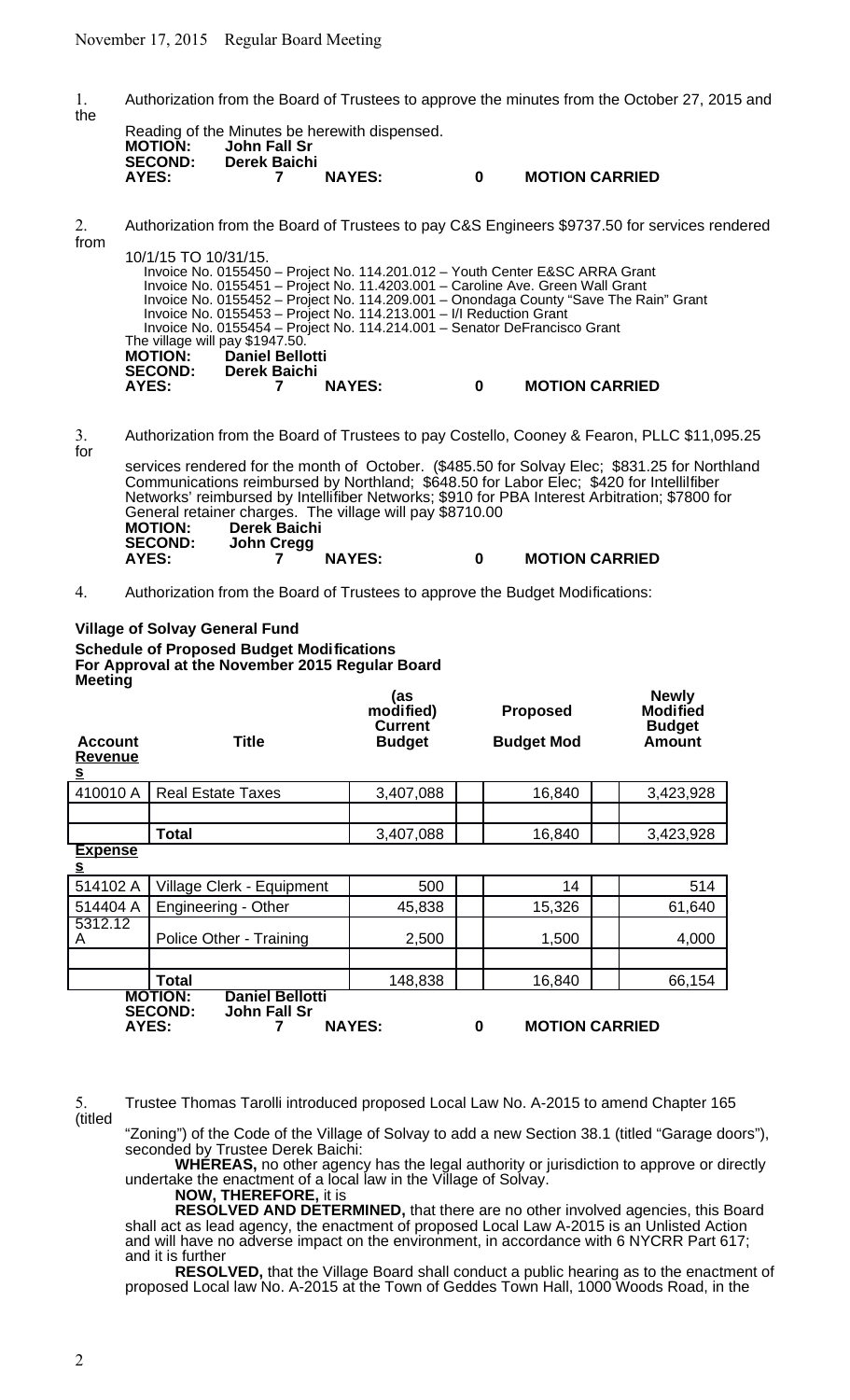# November 17, 2015 Regular Board Meeting

Village of Solvay, on December 15, 2015, at 6:00 p.m., or as soon thereafter as the matter can be heard, at which time all persons interested in the subject shall be heard. The question of the adoption of the foregoing resolution was duly put to a vote and upon roll call, the vote was as follows:

| <b>Daniel Bellotti</b>                                        | <b>Trustee</b> | <b>Voted</b> | Yes        |
|---------------------------------------------------------------|----------------|--------------|------------|
| John Fall, Sr.                                                | <b>Trustee</b> | <b>Voted</b> | <b>Yes</b> |
| <b>Thomas Tarolli</b>                                         | <b>Trustee</b> | <b>Voted</b> | Yes        |
| <b>John Cregg</b>                                             | <b>Trustee</b> | <b>Voted</b> | Yes        |
| Derek Baichi                                                  | <b>Trustee</b> | <b>Voted</b> | Yes        |
| <b>William McVicker</b>                                       | <b>Trustee</b> | <b>Voted</b> | <b>Yes</b> |
| <b>Ronald Benedetti</b>                                       | <b>Mayor</b>   | <b>Voted</b> | <b>Yes</b> |
| The foregoing Resolution was thereupon declared duly adopted. |                |              |            |
|                                                               |                |              |            |

**DATED: November 17, 2015**

6. Authorization from the Board of Trustees to amend the resolution of the hiring date for Justin Morgan

as a Motor Equipment Operator of effective October 24, 2015 to the effective date of October 19, 2015.

| <b>MOTION:</b><br><b>SECOND:</b> | John Cregg<br>Derek Baichi |               |   |                       |
|----------------------------------|----------------------------|---------------|---|-----------------------|
| AYES:                            |                            | <b>NAYES:</b> | 0 | <b>MOTION CARRIED</b> |

7. Authorization from the Board of Trustees to approve the resignation of Jessica Mathews as Library Trustee effective November 4, 2015. MOTION: Daniel Bellotti<br>SECOND: John Fall Sr \D: John Fall Sr<br>**AYES: AYES: 7 NAYES: 0 MOTION CARRIED**

8. Authorization from the Board of Trustees to approve the renewal from BC/BS for the Village's Health

Insurance Plan for the year 2016 and authorize Mayor Benedetti to sign the contract. The new monthly rates are individual - \$666.69, Employee + spouse - \$1333.38 Employee + children - \$1133.38 and family - \$1900.08. **MOTION: Daniel Bellotti**

| 111V I IVIT.<br><b>SECOND:</b> | Panit Pendiu<br><b>Thomas Tarolli</b> |               |                       |
|--------------------------------|---------------------------------------|---------------|-----------------------|
| AYES:                          |                                       | <b>NAYES:</b> | <b>MOTION CARRIED</b> |

9. Authorization from the Board of Trustees to approve the renewal from MVP for the Village's Health

Insurance Plan for the year 2016 and authorize Mayor Benedetti to sign the contract. The new monthly rates are individual - \$731.76, Employee + spouse - \$1463.52 Employee + children - \$1243.99 and family - \$2085.52.<br>MOTION: Daniel Bellotti **MOTION: Daniel Bellotti John Fall Sr AYES: 7 NAYES: 0 MOTION CARRIED**

10. Authorization from the Board of Trustees to approve the renewal from Excellus Medicare Blue **PPO** 

for the Village's Retiree Health Insurance Plan for the year 2016 and authorize Mayor Benedetti<br>to sign the contract. The new monthly rates are \$384.86. to sign the contract. The new monthly<br>**MOTION:** Daniel Bellotti **MOTION: Daniel Bellotti SECOND: Derek Baichi AYES: 7 NAYES: 0 MOTION CARRIED**

11. Authorization from the Board of Trustees to approve the renewal from EBS RMSCO for the Village's

Dental Insurance Plan for the year 2016 and authorize Mayor Benedetti to sign the contract. The new monthly rates are individual - \$36.14 and family - \$98.57. **MOTION: Daniel Bellotti SECOND: John Fall Sr AYES: 7 NAYES: 0 MOTION CARRIED**

12. Authorization from the Board of Trustees to approve the renewal from Lifetime Benefit Solutions for the

Village's Administration Fee Renewal Dental Insurance Plan for the year 2016 and 2017 and authorize

Mayor Benedetti to sign the contract. 2016 is \$275.00 and 2017 is \$300.00.<br>**MOTION: Daniel Bellotti MOTION: Daniel Bellotti SECOND: John Fall Sr AYES: 7 NAYES: 0 MOTION CARRIED**

13. Authorization from the Board of Trustees to identify the Solvay Community Youth Center as the polling

place for the Village of Solvay Elections on March 15, 2016 from 12:00 p.m. to 9:00 p.m. for the third ward in the village in determining there will be no separate village registration day for this election.